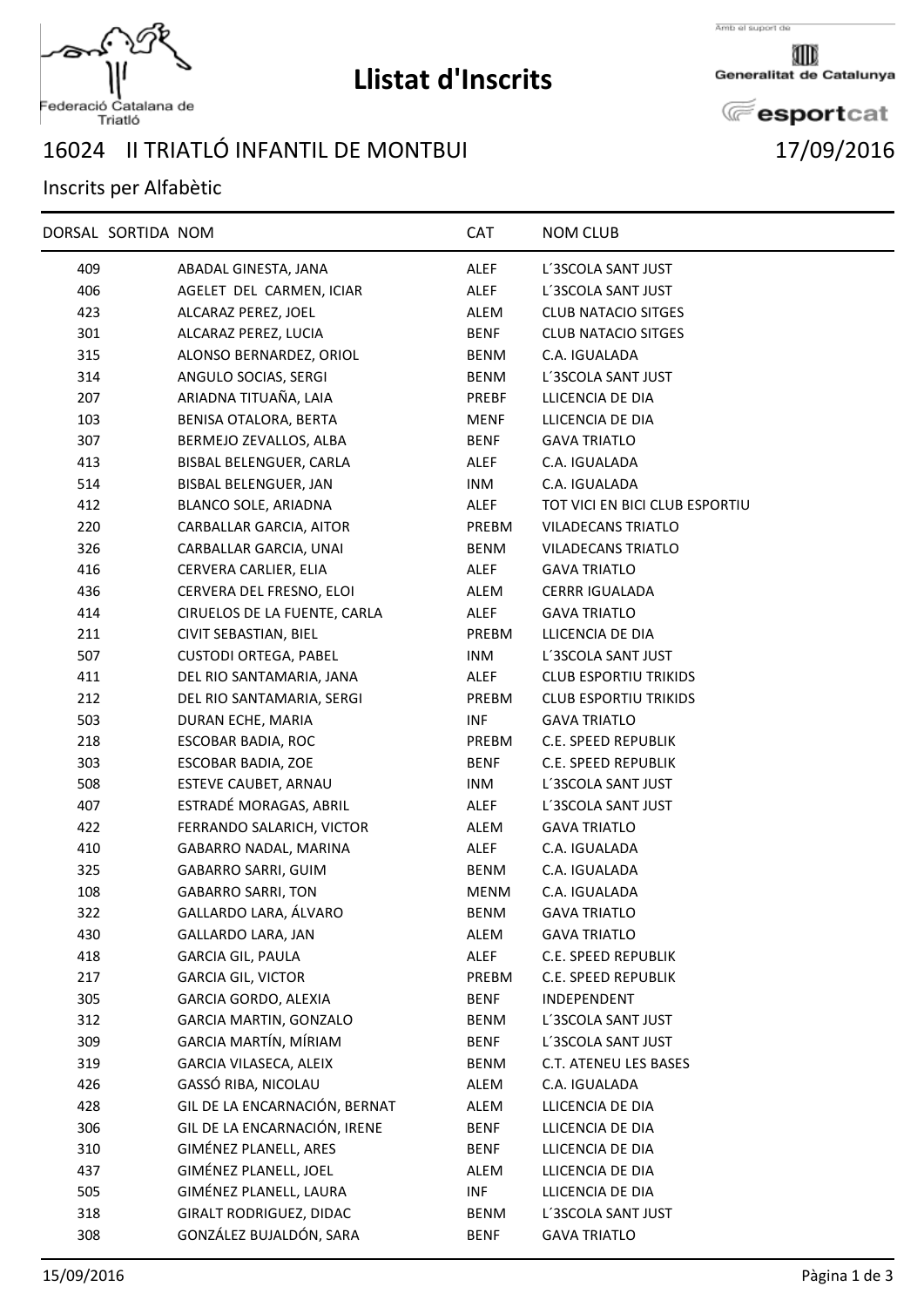|     | DORSAL SORTIDA NOM |                           | <b>CAT</b>  | <b>NOM CLUB</b>                |
|-----|--------------------|---------------------------|-------------|--------------------------------|
| 415 |                    | GUIXÀ GALLARDO, LAIA      | <b>ALEF</b> | LLICENCIA DE DIA               |
| 324 |                    | GUIXÀ GALLARDO, ROC       | BENM        | LLICENCIA DE DIA               |
| 110 |                    | HERRUZO MIÑANA, ERIC      | MENM        | LLICENCIA DE DIA               |
| 208 |                    | LAGO GALLARDO, JAN        | PREBM       | LLICENCIA DE DIA               |
| 210 |                    | LAGO GALLARDO, ORIOL      | PREBM       | LLICENCIA DE DIA               |
| 313 |                    | LAGO GALLARDO, POL        | BENM        | LLICENCIA DE DIA               |
| 104 |                    | LAGO GALLARDO, TANIT      | MENF        | LLICENCIA DE DIA               |
| 401 |                    | LASIERRA HERNANDEZ, INES  | ALEF        | LLICENCIA DE DIA               |
| 511 |                    | LÁZARO DÍAZ, EKAITZ       | <b>INM</b>  | <b>GAVA TRIATLO</b>            |
| 510 |                    | LÁZARO DÍAZ, JOAQUÍN      | INM         | <b>GAVA TRIATLO</b>            |
| 101 |                    | LOOS ROSA, VIOLETA        | MENF        | LLICENCIA DE DIA               |
| 216 |                    | LOPEZ BELTRÀ, ROGER       | PREBM       | C.E. SPEED REPUBLIK            |
| 320 |                    | LÓPEZ GARCÍA, ALEJANDRO   | <b>BENM</b> | <b>GAVA TRIATLO</b>            |
| 438 |                    | MACIÀ VIDAL, ELOI         | ALEM        | LLICENCIA DE DIA               |
| 107 |                    | MADRID BORRAS, LUCIA      | MENF        | LLICENCIA DE DIA               |
| 202 |                    | MADRID BORRAS, SARAI      | PREBF       | <b>CAMBRILS CLUB TRIATLO</b>   |
| 431 |                    | MANENTI, AIRAM            | ALEM        | <b>GAVA TRIATLO</b>            |
| 429 |                    | MARFIL BOLADERAS, KEVIN   | ALEM        | C.T. ATENEU LES BASES          |
| 105 |                    | MAS I PRIETO, ARLET       | MENF        | LLICENCIA DE DIA               |
| 219 |                    | MAS I PRIETO, BENET       | PREBM       | LLICENCIA DE DIA               |
| 215 |                    | MÉNDEZ CORBALÁN, POL      | PREBM       | <b>TRIATHELITE</b>             |
| 213 |                    | MONJE SAN MILLAN, LLIBERT | PREBM       | <b>CLUB ESPORTIU TRIKIDS</b>   |
| 435 |                    | MONTANO, JACOPO           | ALEM        | L'3SCOLA SANT JUST             |
| 203 |                    | MONTEYS RIERA, LAURA      | PREBF       | LLICENCIA DE DIA               |
| 317 |                    | MONTEYS RIERA, MAX        | BENM        | LLICENCIA DE DIA               |
| 513 |                    | MONZONIS ADAME, ARNAU     | INM         | TOT VICI EN BICI CLUB ESPORTIU |
| 502 |                    | MORAGAS MOLINA, HELENA    | <b>INF</b>  | L'3SCOLA SANT JUST             |
| 102 |                    | MORROS ARANDA, MARIONA    | MENF        | LLICENCIA DE DIA               |
| 501 |                    | MUSTÉ DUEÑAS, ITZEL       | INF         | L'3SCOLA SANT JUST             |
| 504 |                    | NOGUERA SALMERON, NURIA   | <b>INF</b>  | <b>C.T. ATENEU LES BASES</b>   |
| 421 |                    | PADRÓS PUIG, TONI         | ALEM        | C.A. IGUALADA                  |
| 201 |                    | PALANCAR PUJOL, SUSANA    | PREBF       | LLICENCIA DE DIA               |
| 408 |                    | PANIAGUA VIDAL, ALBA      | ALEF        | <b>CLUB ESPORTIU TRIKIDS</b>   |
| 206 |                    | PANIAGUA VIDAL, ARIADNA   | PREBF       | <b>CLUB ESPORTIU TRIKIDS</b>   |
| 209 |                    | PERELLO SUBILS, ARNAU     | PREBM       | LLICENCIA DE DIA               |
| 302 |                    | PERELLO SUBILS, MERCE     | BENF        | LLICENCIA DE DIA               |
| 425 |                    | PEREZ FLORES, MARC        | ALEM        | L'3SCOLA SANT JUST             |
| 433 |                    | PEREZ SANCHEZ, JOAN       | ALEM        | LLICENCIA DE DIA               |
| 515 |                    | PEREZ SANCHEZ, ORIOL      | INM         | INDEPENDENT                    |
| 304 |                    | PIJUAN PUJOL, LILA        | BENF        | C.E. SPEED REPUBLIK            |
| 419 |                    | PIJUNA PUJOL, PAU         | ALEM        | C.E. SPEED REPUBLIK            |
| 109 |                    | PLANS ROMA, ARAN          | MENM        | LLICENCIA DE DIA               |
| 323 |                    | PLANS ROMA, MARCEL        | BENM        | LLICENCIA DE DIA               |
| 509 |                    | PUJADAS BUJALDÓN, MARC    | INM         | <b>GAVA TRIATLO</b>            |
| 420 |                    | PUJOL COLLELL, PAU        | ALEM        | C.T. ATENEU LES BASES          |
| 440 |                    | PUJOLA VICO, JOAN         | ALEM        | LLICENCIA DE DIA               |
| 403 |                    | ROPERO ROMERO, MARIA      | ALEF        | <b>CLUB ESPORTIU TRIKIDS</b>   |
| 404 |                    | ROQUETA FUSTE, LAIA       | ALEF        | INDEPENDENT                    |
| 321 |                    | ROSA MIRAS, MARC          | BENM        | <b>GAVA TRIATLO</b>            |
| 402 |                    | SAENZ DIAZ, DUNA          | ALEF        | <b>CLUB NATACIO SITGES</b>     |
| 441 |                    | SÁENZ DIAZ, LUCAS         | ALEM        | <b>CLUB NATACIO SITGES</b>     |
| 432 |                    | SALOMON PAGESPETIT, JOAN  | ALEM        | LLICENCIA DE DIA               |
| 512 |                    | SALOMON PAGESPETIT, JOSEP | INM         | LLICENCIA DE DIA               |
| 204 |                    | SALOMON PAGESPETIT, MAIA  | PREBF       | LLICENCIA DE DIA               |
| 424 |                    | SANGLAS VILARRUBIA, JAN   | ALEM        | INDEPENDENT                    |
| 316 |                    | SANGLAS VILARRUBIA, POL   | BENM        | INDEPENDENT                    |